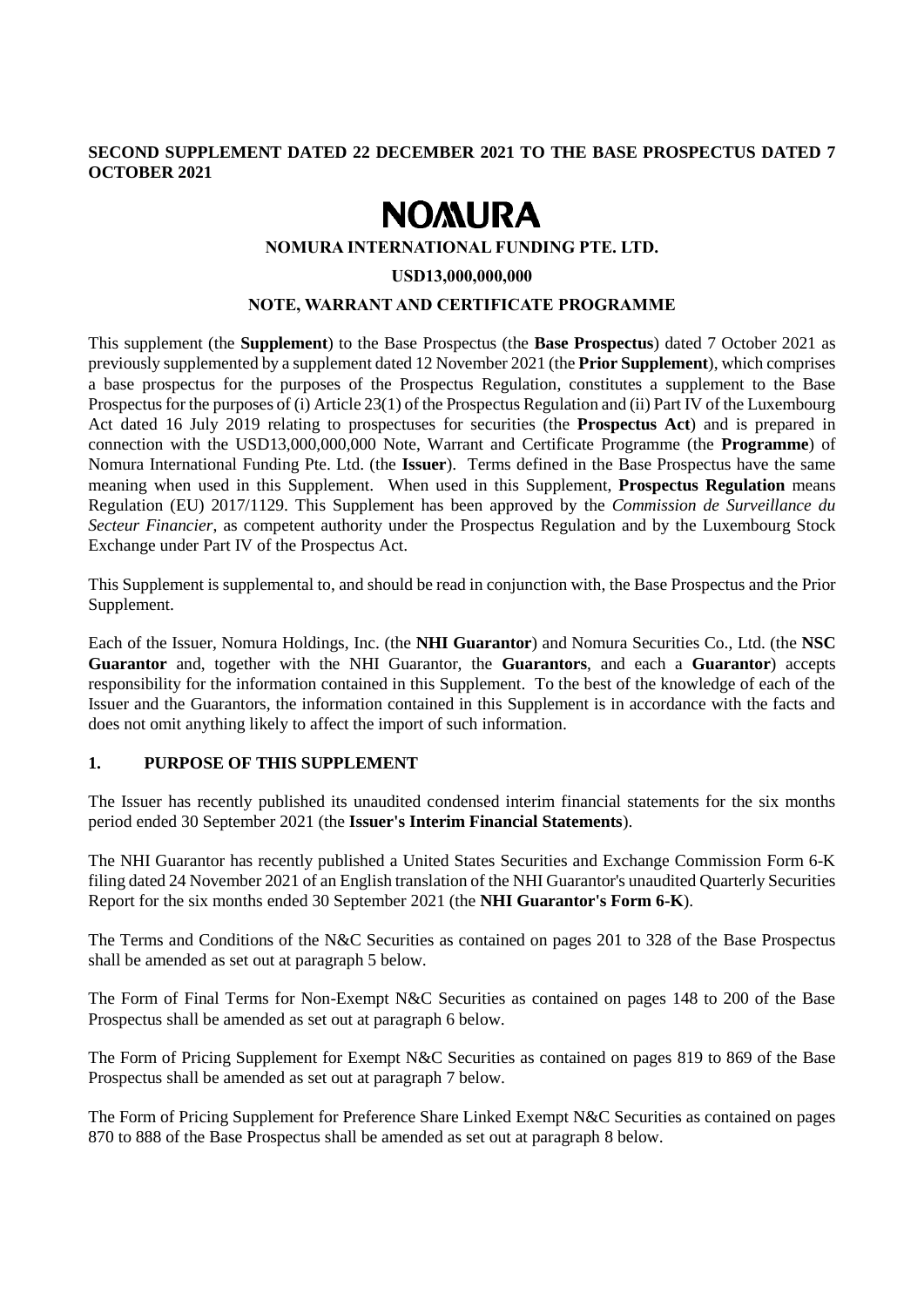The purpose of this Supplement is (a) to incorporate by reference the Issuer's Interim Financial Statements, (b) to incorporate by reference the NHI Guarantor's Form 6-K, (c) to update the significant change statement in relation to the Issuer, (d) to amend the Terms and Conditions of the N&C Securities, (e) to amend the Form of Final Terms for Non-Exempt N&C Securities, (f) to amend the Form of Pricing Supplement for Exempt N&C Securities and (g) to amend the Form of Pricing Supplement for Preference Share Linked Exempt N&C Securities.

# **2. PUBLICATION OF THE ISSUER'S INTERIM FINANCIAL STATEMENTS**

The Issuer has recently published the Issuer's Interim Financial Statements.

A copy of the Issuer's Interim Financial Statements is available:

[https://www.nomuranow.com/portal/site/login/en-gb/resources/upload/Nomura-International-Funding-Pte-](https://www.nomuranow.com/portal/site/login/en-gb/resources/upload/Nomura-International-Funding-Pte-Ltd-Interim-30Sep2021.pdf)[Ltd-Interim-30Sep2021.pdf](https://www.nomuranow.com/portal/site/login/en-gb/resources/upload/Nomura-International-Funding-Pte-Ltd-Interim-30Sep2021.pdf)

By virtue of this Supplement, the Issuer's Interim Financial Statements are incorporated by reference in, and form part of, the Base Prospectus.

As such:

- (i) the following text shall be added on page 106 of the Base Prospectus (as amended by the Prior Supplement) immediately following the existing paragraph (v):
	- "(w) the Unaudited Condensed Interim Financial Statements of the Issuer for the six months period ended 30 September 2021 (available at [https://www.nomuranow.com/portal/site/login/en](https://www.nomuranow.com/portal/site/login/en-gb/resources/upload/Nomura-International-Funding-Pte-Ltd-Interim-30Sep2021.pdf)[gb/resources/upload/Nomura-International-Funding-Pte-Ltd-Interim-30Sep2021.pdf](https://www.nomuranow.com/portal/site/login/en-gb/resources/upload/Nomura-International-Funding-Pte-Ltd-Interim-30Sep2021.pdf) ); and"; and
- (ii) the following additional section shall be added at the end of the Nomura International Funding Pte. Ltd. section of the table of cross-references which ends on page 107 of the Base Prospectus:

## **Unaudited Condensed Interim Financial Statements of the Issuer for the six months period ended 30 September 2021**

| Director's Report                                                             | Pages 1 to 2  |
|-------------------------------------------------------------------------------|---------------|
| <b>Independent Review Report</b>                                              | Page 3        |
| Condensed Interim Statement of Comprehensive<br>Income                        | Page 4        |
| Condensed Interim Balance Sheet                                               | Page 5        |
| Condensed Interim Statement of Changes in Equity                              | Page 6        |
| Condensed Interim Cash Flow Statement                                         | Page 7        |
| <b>Notes</b><br>Condensed Interim Financial<br>the<br>to<br><b>Statements</b> | Pages 8 to 39 |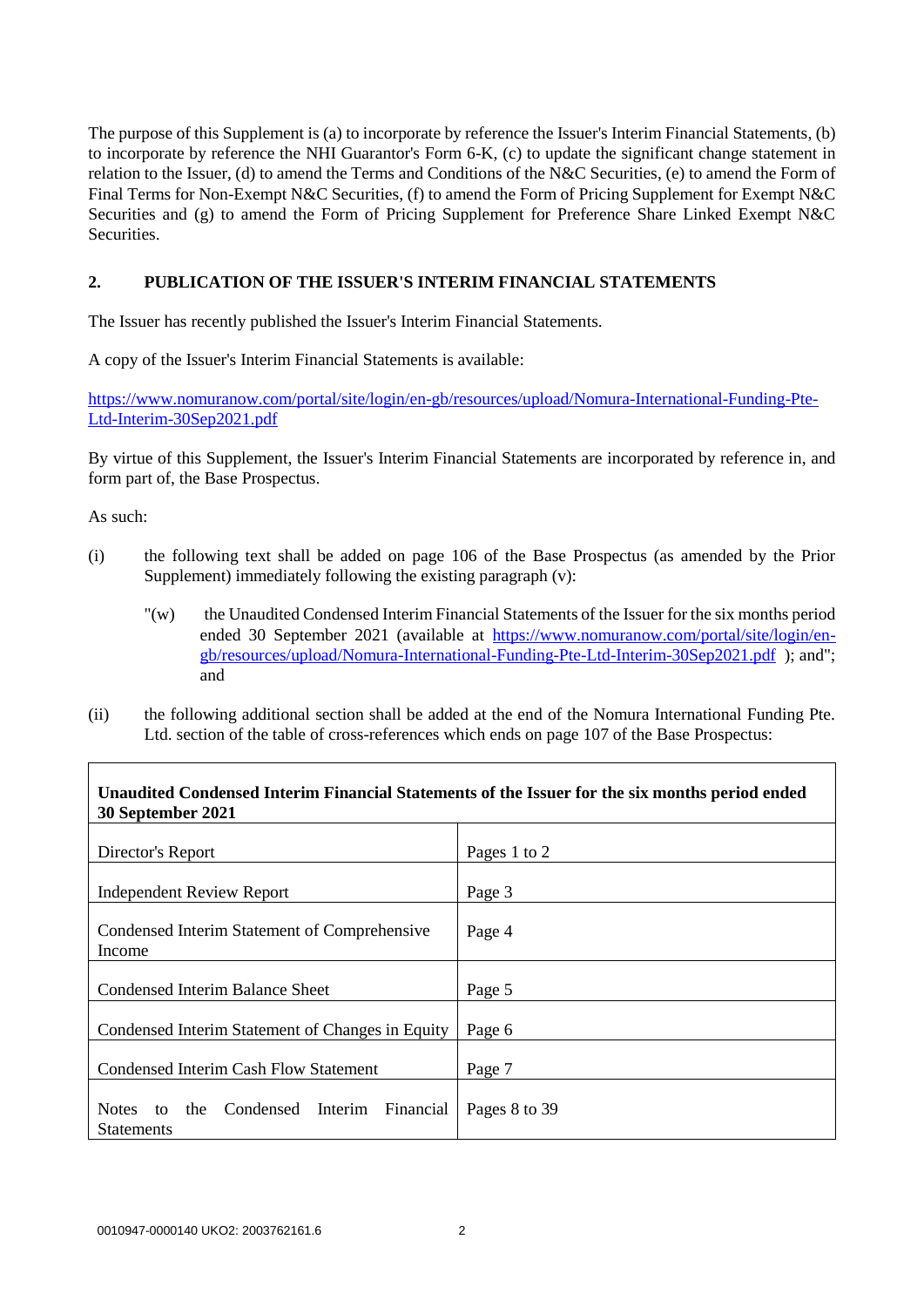## **3. PUBLICATION OF THE NHI GUARANTOR'S FORM 6-K**

The NHI Guarantor has recently published the NHI Guarantor's Form 6-K.

A copy of the NHI Guarantor's Form 6-K is available at:

<https://www.nomuraholdings.com/investor/library/sec/6k/211124/211124.pdf>

By virtue of this Supplement, the NHI Guarantor's Form 6-K is incorporated by reference in, and forms part of, the Base Prospectus.

As such:

- (i) the following text shall be added on page 106 of the Base Prospectus (as amended by the Prior Supplement) immediately following the new paragraph (w) (inserted as described at paragraph 2(i) above):
	- " $(x)$  the Form 6-K of the NHI Guarantor dated 24 November 2021, of an English translation of the NHI Guarantor's unaudited Quarterly Securities Report for the six months ended 30 September 2021 (but excluding any documents incorporated therein) (available at [https://www.nomuraholdings.com/investor/library/sec/6k/211124/211124.pdf\)](https://www.nomuraholdings.com/investor/library/sec/6k/211124/211124.pdf);"; and
- (ii) the following additional section shall be added at the end of the Nomura Holdings, Inc. section of the table of cross-references which ends on page 108 of the Base Prospectus:

| Form 6-K for the six months ended 30 September 2021                     |                  |
|-------------------------------------------------------------------------|------------------|
| Consolidated Balance Sheets (Unaudited)                                 | Pages 25 to 27   |
| Consolidated Statements of Income (Unaudited)                           | Pages 28 to 29   |
| Consolidated Statements of Comprehensive Income<br>(Unaudited)          | Page 30          |
| Consolidated Statements of Changes in Equity<br>(Unaudited)             | Pages 31 to 32   |
| Consolidated<br>Statements<br><b>Flows</b><br>Cash<br>of<br>(Unaudited) | Pages 33 to 34   |
| Notes to the Consolidated Financial Statements<br>(Unaudited)           | Pages 35 to 118  |
| Quarterly Review Report of Independent Auditor<br>(English translation) | Pages 119 to 120 |

## **4. UPDATE OF THE SIGNIFICANT CHANGE STATEMENTS**

The paragraphs under the heading "6. Significant Change" on page 817 of the Base Prospectus (as amended by the Prior Supplement) shall be deemed deleted and replaced with the following:

"There has been no significant change in the financial performance or position of the Issuer since 30 September 2021.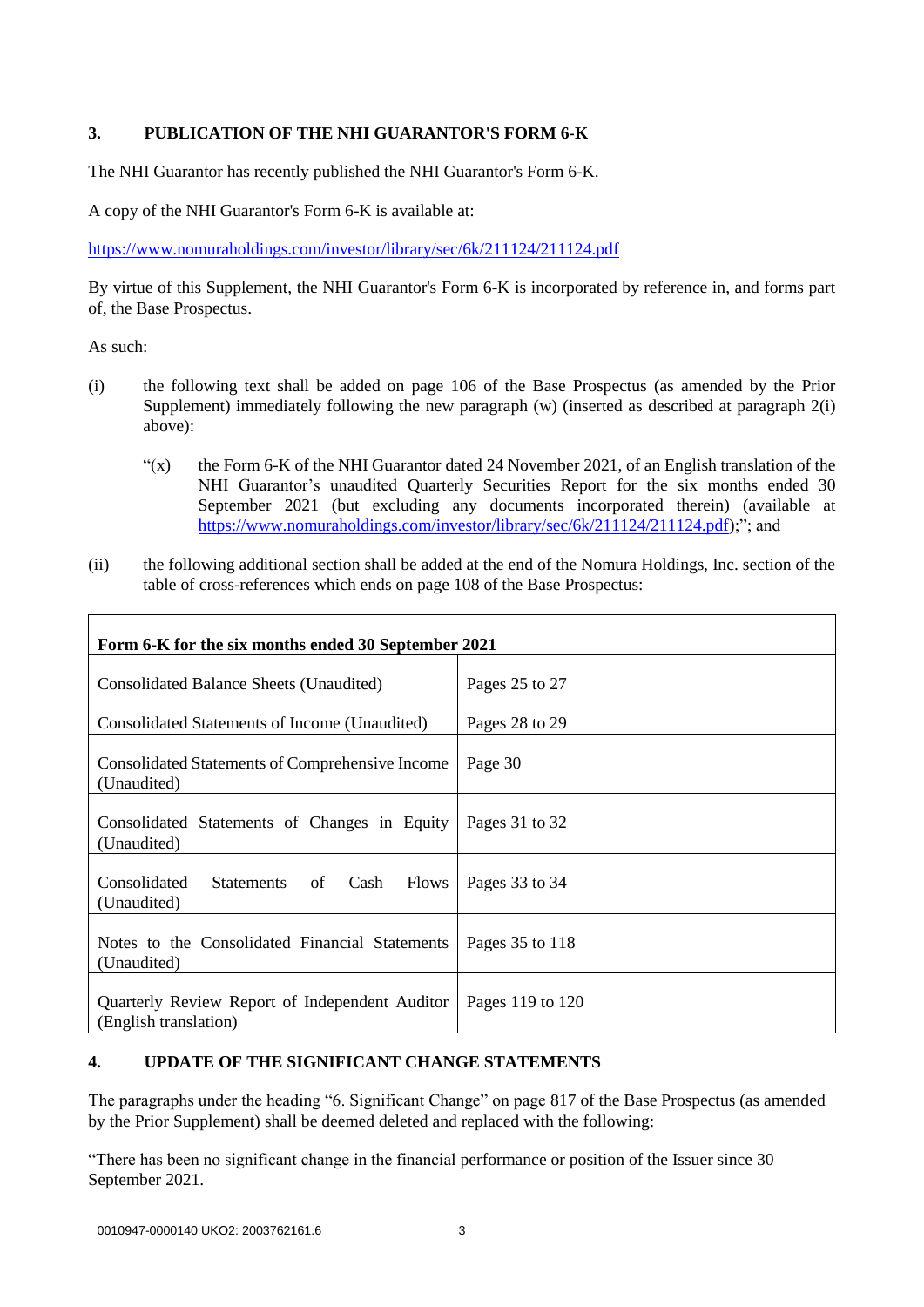There has been no significant change in the financial or trading position of the NHI Guarantor or the Nomura Group since 30 September 2021.

There has been no significant change in the financial or trading position of the NSC Guarantor since 30 September 2021."

#### **5. AMENDMENT OF THE TERMS AND CONDITIONS OF THE N&C SECURITIES**

Condition 6.3.2.1 of the Terms and Conditions of the N&C Securities on pages 221 to 223 of the Base Prospectus shall be deleted in its entirety and replaced with the following:

"6.3.2.1 ISDA Determination for Floating Rate N&C Securities

Where ISDA Determination is specified in the applicable Final Terms as the manner in which the Rate of Interest is to be determined, the Rate of Interest for each Coupon Period will be the relevant ISDA Rate plus or minus (as indicated in the applicable Final Terms) the Margin (if any) and multiplied by the Rate Multiplier (if any) specified in the applicable Final Terms. For the purposes of this sub paragraph 6.3.2.1, **ISDA Rate** for a Coupon Period means a rate equal to the Floating Rate that would be determined by the Principal Agent or the Calculation Agent, as applicable, under an interest rate swap transaction if the Principal Agent or the Calculation Agent, as applicable, were acting as Calculation Agent (as defined in the ISDA Definitions (as defined below)) for that swap transaction under the terms of an agreement incorporating the ISDA Definitions and under which:

- (1) the Floating Rate Option is as specified in the applicable Final Terms;
- (2) the Designated Maturity, if applicable, is a period specified in the applicable Final Terms;
- (3) the relevant Reset Date is the day specified in the applicable Final Terms; and
- (4) the relevant Payment Date is the relevant Coupon Payment Date,

provided that if the 2021 Definitions apply:

- (i) where 'Generic Fallback Provisions' is specified in the Floating Rate Matrix as the relevant Permanent Cessation Fallback in respect of the relevant Floating Rate Option, following the occurrence of the relevant Permanent Cessation Trigger in respect of such Floating Rate Option, an Administrator/Benchmark Event (as defined in Condition 8.12) shall be deemed to have occurred on the same date as such Permanent Cessation Trigger and the provisions of Condition 8.12 (*Adjustment or Redemption following an Administrator/Benchmark Event*) below shall apply in place of such Generic Fallback Provisions;
- (ii) where Administrator/Benchmark Event is specified in the Floating Rate Matrix as applicable in respect of the relevant Floating Rate Option, the provisions of Condition 8.12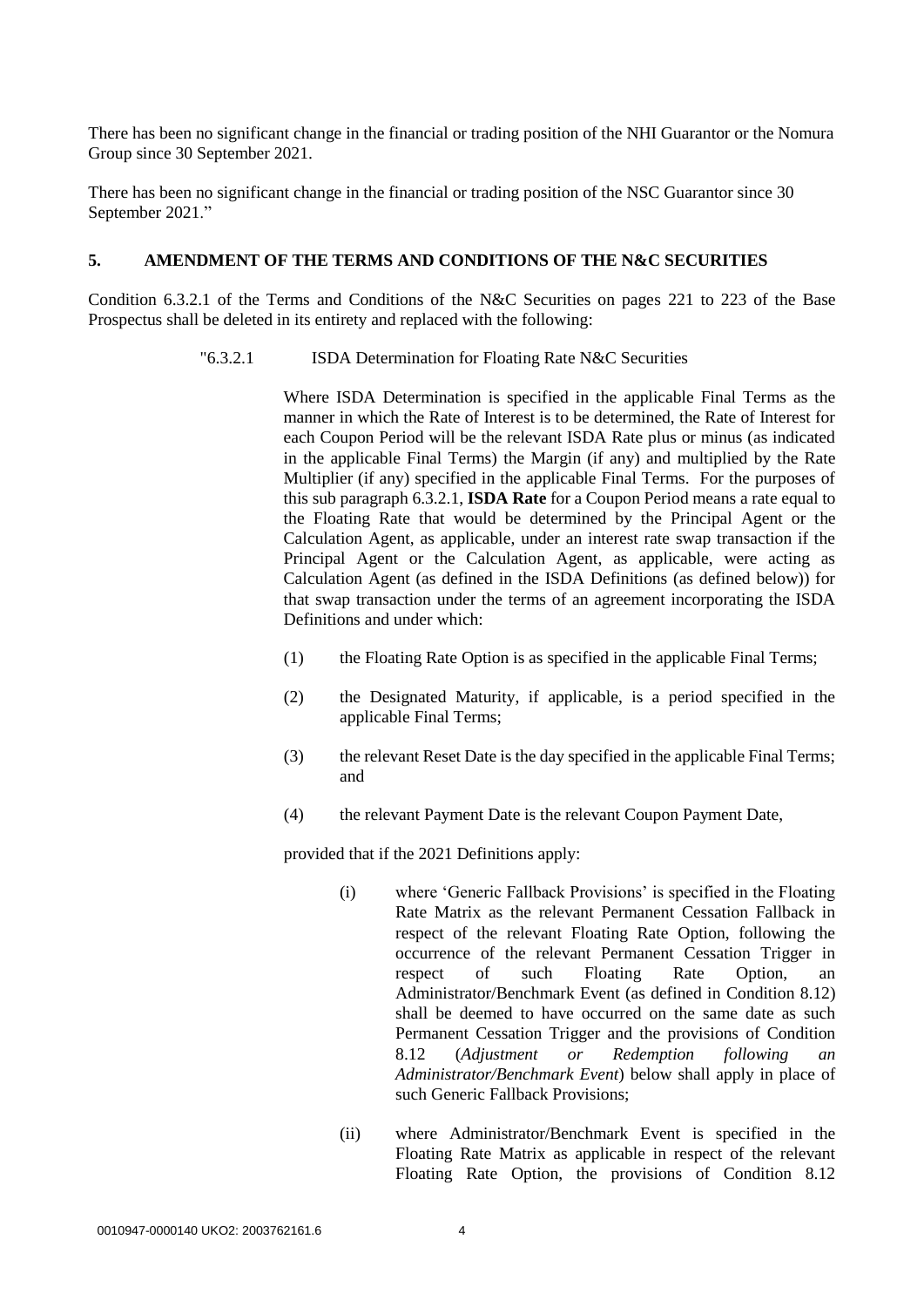(*Adjustment or Redemption following an Administrator/Benchmark Event*) below shall apply in place of the provisions relating to Administrator/Benchmark Event and the Administrator/Benchmark Event Fallback in the 2021 Definitions; and

(iii) where an ISDA Rate would otherwise be determined by reference to Linear Interpolation pursuant to the Discontinued Rates Maturities provisions, an Administrator/Benchmark Event (as defined in Condition 8.12) shall be deemed to have occurred and the provisions of Condition 8.12 (*Adjustment or Redemption following an Administrator/Benchmark Event*) below shall apply in place of such Discontinued Rates Maturities provisions.

For the purposes of this sub-paragraph 6.3.2.1, terms used for the purpose of determining the relevant ISDA Rate under the ISDA Definitions shall have the meanings given to those terms in the ISDA Definitions.

References in the ISDA Definitions to:

- (i) numbers, financial centres or other items specified in the relevant confirmation shall be deemed to be references to the numbers, financial centres or other items specified for such purpose in the applicable Final Terms; and
- (ii) in the case of the 2021 Definitions:
	- the Trade Date shall be deemed to be to the Trade Date of the N&C Securities;
	- the Effective Date shall be deemed to be to the Issue Date of the first Tranche of the N&C Securities;
	- the Termination Date shall be deemed to be to the Maturity Date of the N&C Securities, without regard to any Business Day Convention applicable thereto;
	- the Day Count Fraction and Floating Rate Day Count Fraction shall be deemed to be to the Day Count Fraction under the Floating Rate N&C Securities; and
	- a Period End Date shall be deemed to be to a Coupon Accrual Date, if Coupon Accrual Dates apply under the Floating Rate N&C Securities.

For this purpose, the relevant Coupon Determination Date will be deemed to be the day on which the relevant Rate of Interest is determined on the above basis.

Notwithstanding anything to the contrary in the ISDA Definitions:

(i) all calculations and determinations made in respect of the N&C Securities by the Calculation Agent under the Terms and Conditions shall (save in the case of manifest error) be final, conclusive and binding on the Issuer, the Guarantor and the Securityholders;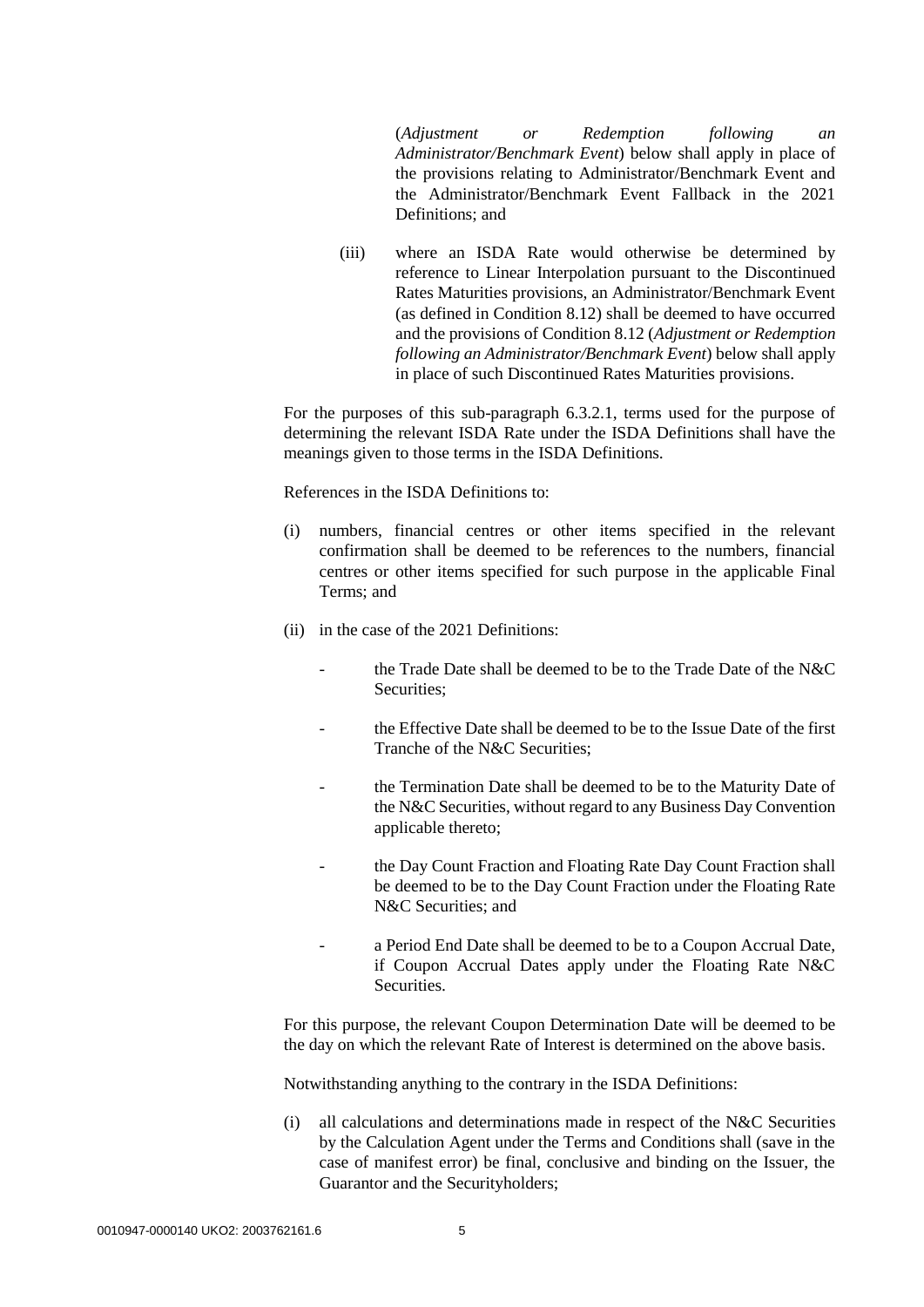- (ii) for the avoidance of doubt, but notwithstanding anything to the contrary in the Terms and Conditions, any requirement under the ISDA Definitions for the Calculation Agent (as defined therein): (a) to give notice of a determination made by it to any other party will be deemed to be a requirement for the Calculation Agent (as defined in these Terms and Conditions) to provide an equivalent notice to the Issuer; and (b) to consult with the other party or the parties will be deemed to be a requirement to consult with the Issuer. Any such notice or consultation may be given or carried out orally or in writing (including by electronic mail or communications). In addition the right of any party under the ISDA Definitions to require the Calculation Agent thereunder to take any action or fulfil any responsibility will be deemed to be solely the right of the Issuer to require this of the Calculation Agent in its discretion and no Securityholder will have any right to require the Issuer to do this; and
- (iii) in the event that the Calculation Agent determines that any Fixing Day or other day (each a **Fixing Date**) on which an ISDA Rate is determined under the ISDA Definitions is less than two Business Days prior to the relevant date originally scheduled for payment, the Calculation Agent may determine that such date for payment be delayed to a date falling not more than two Business Days after the relevant Fixing Date and Securityholders shall not be entitled to further interest or any other payment in respect of such delay.

If the Rate of Interest for the relevant Coupon Period cannot be determined in accordance with the above provisions, the Calculation Agent shall determine the relevant Rate of Interest by reference to such sources as it deems appropriate.

If any adjustment, fallback, modification, correction or replacement of a Rate of Interest, or adjustment or modification to a relevant date, applies pursuant to the ISDA Definitions or the reference interest rate swap transaction thereunder then, in relation thereto, the Calculation Agent may but shall not be required to take into account any such any adjustment, fallback, modification, correction or replacement (including by reference to the hedging arrangements for the relevant series of N&C Securities) and make any related or consequential changes the Terms and Conditions (including without limitation any technical, administrative or operational changes, changes to the definition of "Coupon Period", timing and frequency of determining rates and making payments of interest, maturity, changes to the definition of Designated Maturity) that the Calculation Agent determines to be appropriate in a manner substantially consistent with market practice (or, if the Calculation Agent decides that adoption of any portion of such market practice is not administratively feasible or if the Calculation Agent determines that no appropriate market practice exists, in such other manner as the Calculation Agent determines is reasonably necessary).

The Minimum Rate of Interest shall be deemed to be zero or in the case of Exempt Securities only, such alternative Minimum Rate of Interest specified in the applicable Final Terms.

For the purposes of this sub paragraph 6.3.2.1, **ISDA Definitions** means (i) if "2006 ISDA Definitions" is specified in the applicable Final Terms, the 2006 ISDA Definitions published by the International Swaps and Derivatives Association, Inc. or any successor thereto, (**ISDA**), as amended or supplemented from time to time (the **2006 Definitions**), or (ii) if "2021 ISDA Definitions" is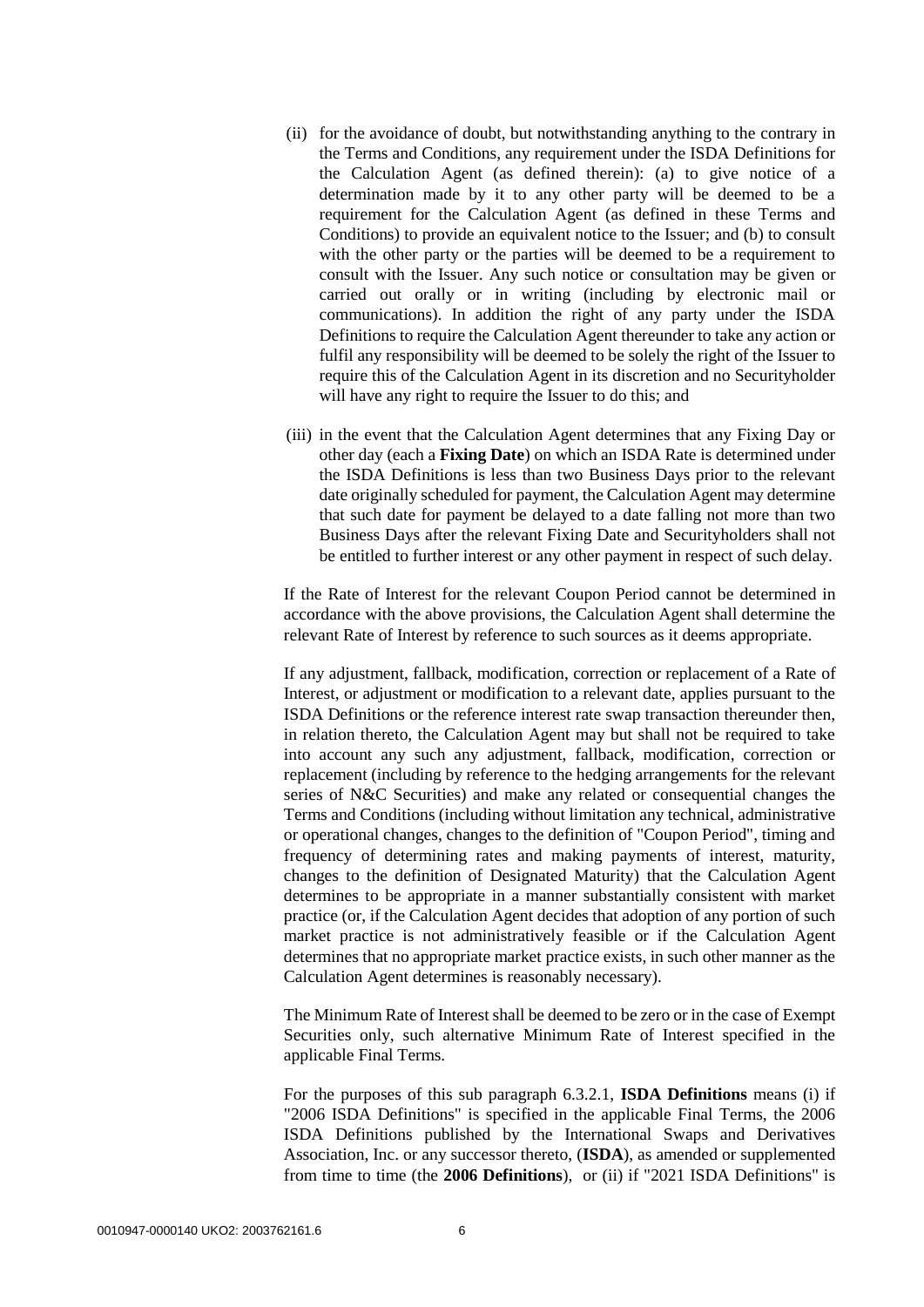specified in the applicable Final Terms, the latest version of the 2021 ISDA Interest Rate Derivatives Definitions published by ISDA as at the Issue Date of the first Tranche of the Floating Rate N&C Securities (the **2021 Definitions**), provided in each case that if the Calculation Agent determines this is appropriate by reference to the hedging arrangements for the relevant series of N&C Securities, ISDA Definitions will mean any successor definitional booklet to the 2006 Definitions or 2021 Definitions as applicable, each as supplemented from time to time for interest rate derivatives, all as determined as of the date of the relevant determination under this Condition. Investors should consult the Issuer if they require a copy of these definitions and relevant supplements which in the case of the 2006 Definitions where applicable will include Supplement 70 to the 2006 ISDA Definitions referred to as the ISDA IBOR fallbacks supplement."

## **6. AMENDMENT OF THE FORM OF FINAL TERMS FOR NON-EXEMPT N&C SECURITIES**

Item 20(vi) of Part A of the Form of Final Terms for Non-Exempt N&C Securities on pages 157 to 159 of the Base Prospectus shall be deleted in its entirety and replaced with the following:

| (vi)               | <b>ISDA</b> Determination:                                      | [Applicable/Not Applicable]                                                                                                                                                  |
|--------------------|-----------------------------------------------------------------|------------------------------------------------------------------------------------------------------------------------------------------------------------------------------|
|                    | <b>ISDA</b> Definitions:                                        | [2006 ISDA Definitions/2021 ISDA Definitions]                                                                                                                                |
|                    |                                                                 | (The 2021 ISDA Definitions should not be selected before<br>their effective date of 4 October 2021 and confirmation<br>from Structuring should be obtained)                  |
|                    | <b>Floating Rate Option:</b>                                    | L<br>1                                                                                                                                                                       |
|                    |                                                                 | (Where the 2021 ISDA Definitions are Applicable, ensure<br>this is a Floating Rate Option included in the Floating Rate<br>Matrix (as defined in the 2021 ISDA Definitions)) |
|                    | Designated Maturity:                                            | ][Not Applicable]<br>L                                                                                                                                                       |
|                    |                                                                 | (A Designated Maturity period is not relevant where the<br>relevant Floating Rate Option is a risk-free rate)                                                                |
| <b>Reset Date:</b> |                                                                 | 1<br>L                                                                                                                                                                       |
|                    |                                                                 | (In the case of a LIBOR or EURIBOR based option, the first<br>day of the Coupon Period)                                                                                      |
|                    | [Business Day (for the<br>purposes of the ISDA<br>Definitions): | $\mathbf{I}$                                                                                                                                                                 |
| Index:             | Compounding/Averaging/                                          | [Applicable/Not Applicable]                                                                                                                                                  |
|                    |                                                                 | (Specify as Applicable if the Calculated Rate Style is<br>identified as "Compounded Floating Rate Option" in the<br><b>Floating Rate Matrix)</b>                             |
|                    |                                                                 | (If not applicable, delete the remaining sub-paragraphs of<br><i>this paragraph</i> )                                                                                        |
|                    | Compounding Method:                                             | [OIS Compounding]                                                                                                                                                            |
|                    |                                                                 | [Compounding with Lookback                                                                                                                                                   |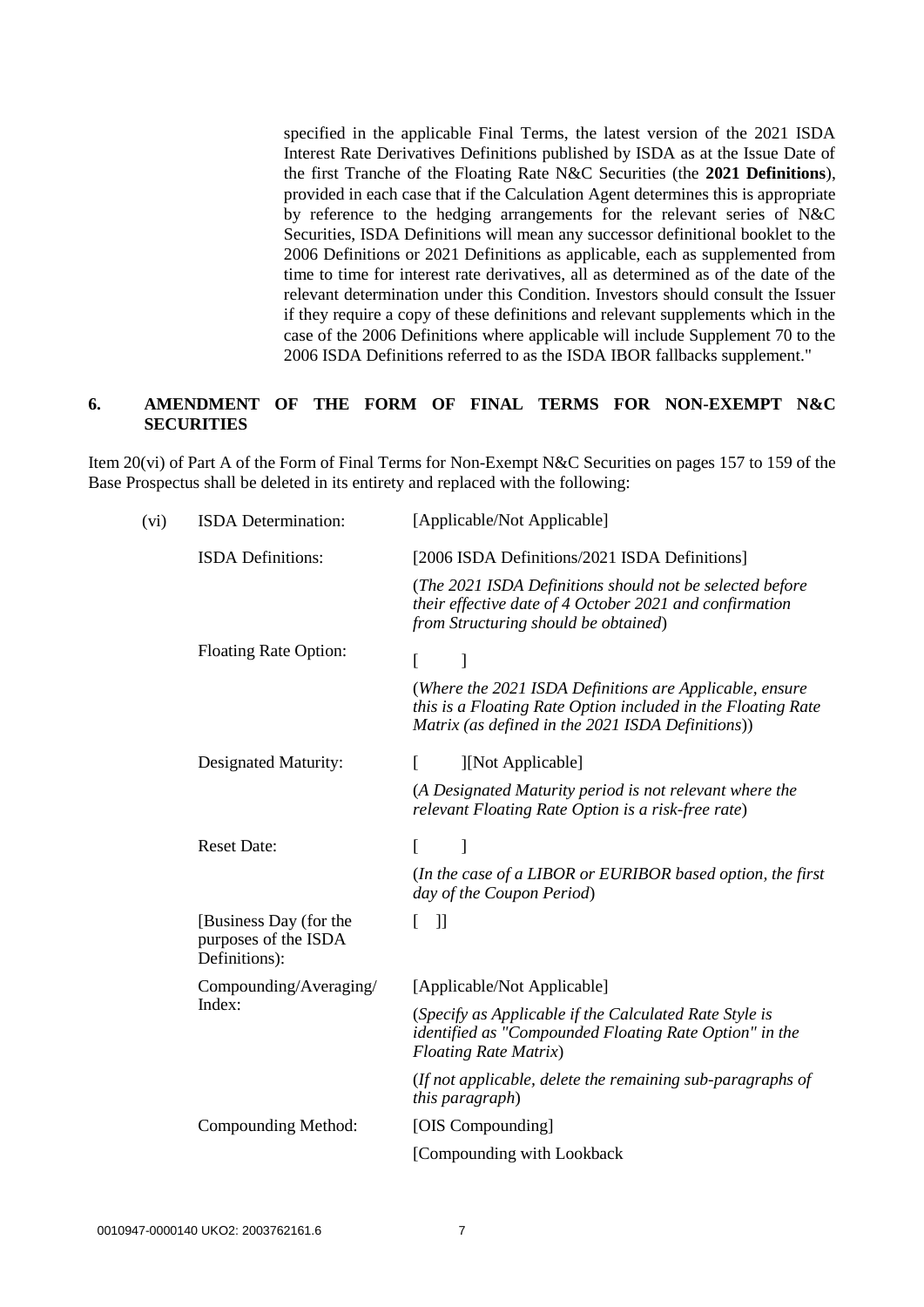|                                                 | Lookback: [[ $\bullet$ ] Applicable Business Days]/[As specified in<br>the 2021 ISDA Definitions]]                                                       |
|-------------------------------------------------|----------------------------------------------------------------------------------------------------------------------------------------------------------|
|                                                 | [Compounding with Observation Period Shift                                                                                                               |
|                                                 | Observation Period Shift: [[●] Observation Period Shift<br>Business Days]/[As specified in the 2021 ISDA Definitions]                                    |
|                                                 | [Observation Period Shift Additional Business Days:<br>[ <sup>•</sup> ]/[Not Applicable]]]                                                               |
|                                                 | Set-in-Advance: [Applicable/Not Applicable]]                                                                                                             |
|                                                 | [Compounding with Lockout]                                                                                                                               |
|                                                 | Lockout: [[●] Lockout Period Business Days]/[As specified<br>in the 2021 ISDA Definitions]                                                               |
|                                                 | [Lockout Period Business Days: [●]/[Applicable Business]<br>Days]]]                                                                                      |
| <b>Averaging Method:</b>                        | [Applicable/Not Applicable]                                                                                                                              |
|                                                 | [Overnight Averaging/Averaging with Lookback/<br>Averaging with Observation Period Shift/Averaging with<br>Lockout]                                      |
|                                                 | [Lookback:] [[ ] Applicable Business Days]                                                                                                               |
|                                                 | [Observation Period Shift:] [[ ] Observation Period Shift<br><b>Business Days</b> ]                                                                      |
|                                                 | [Observation Period Shift Additional Business Days:] [Set-<br>in-Advance:] [Applicable] [Not Applicable]                                                 |
|                                                 | [Lockout: [ ] Lockout Period Business Days]                                                                                                              |
|                                                 | [Lockout Period Business Days:] [[ ] [Applicable<br>Business Days]]                                                                                      |
| Daily Capped Rate and/or<br>Daily Floored Rate: | [Applicable/Not Applicable]                                                                                                                              |
|                                                 | (If not applicable, delete the Daily Capped Rate and Daily<br>Floored Rate prompts immediately below)                                                    |
|                                                 | [Daily Capped Rate:]<br>$\mathbb{I}$<br>$\frac{1}{6}$                                                                                                    |
|                                                 | [Daily Floored Rate:]]<br>$\mathbb{I}$<br>[%]                                                                                                            |
| Index provisions:                               | [Applicable/Not Applicable]                                                                                                                              |
|                                                 | (If not applicable, delete the Index Method prompt<br><i>immediately below)</i>                                                                          |
| Index Method:                                   | [Standard Index Method/Compounded Index Method/<br>Compounded Index Method with Observation Period Shift]<br>[As specified in the 2021 ISDA Definitions] |
|                                                 | [Set-in-Advance:] [Applicable] [Not Applicable]                                                                                                          |
|                                                 | [Observation Period Shift:] [[ ]Observation Period Shift<br><b>Business Days</b> ]                                                                       |
|                                                 | [Observation Period Shift Additional Business Days:]][[<br>]/Not Applicable]                                                                             |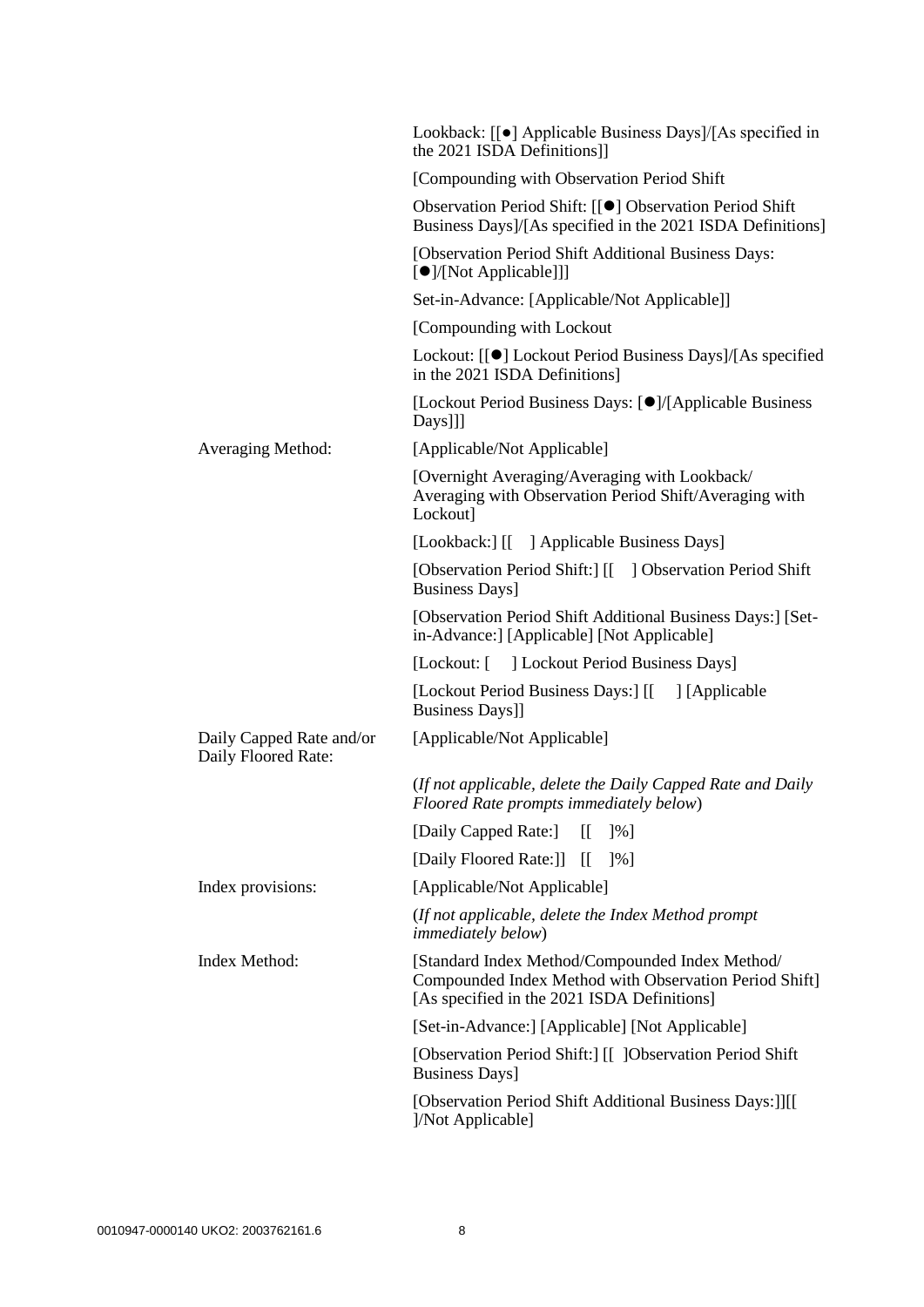## **7. AMENDMENT OF THE FORM OF PRICING SUPPLEMENT FOR EXEMPT N&C SECURITIES**

Item 20(vi) of Part A of the Form of Pricing Supplement for Exempt N&C Securities on pages 828 to 829 of the Base Prospectus shall be deleted in its entirety and replaced with the following:

| (vi) | <b>ISDA</b> Determination:                                      |                                                                                                                                                                              |
|------|-----------------------------------------------------------------|------------------------------------------------------------------------------------------------------------------------------------------------------------------------------|
|      | <b>ISDA</b> Definitions:                                        | [2006 ISDA Definitions/2021 ISDA Definitions]                                                                                                                                |
|      |                                                                 | (The 2021 ISDA Definitions should not be selected before<br>their effective date of 4 October 2021 and confirmation from<br>Structuring should be obtained)                  |
|      | <b>Floating Rate Option:</b>                                    | $\mathbf{I}$<br>$\Gamma$                                                                                                                                                     |
|      |                                                                 | (Where the 2021 ISDA Definitions are Applicable, ensure this<br>is a Floating Rate Option included in the Floating Rate<br>Matrix (as defined in the 2021 ISDA Definitions)) |
|      | Designated Maturity:                                            | [Not Applicable]<br>$\mathbf{L}$                                                                                                                                             |
|      |                                                                 | (A Designated Maturity period is not relevant where the<br>relevant Floating Rate Option is a risk-free rate)                                                                |
|      | <b>Reset Date:</b>                                              | 1<br>L                                                                                                                                                                       |
|      |                                                                 | (In the case of a LIBOR or EURIBOR based option, the first<br>day of the Coupon Period)                                                                                      |
|      | [Business Day (for the<br>purposes of the ISDA<br>Definitions): | $\exists$<br>L                                                                                                                                                               |
|      | Compounding/<br>Averaging/Index:                                | [Applicable/Not Applicable]                                                                                                                                                  |
|      |                                                                 | (Specify as Applicable if the Calculated Rate Style is identified<br>as "Compounded Floating Rate Option" in the Floating Rate<br>Matrix)                                    |
|      |                                                                 | (If not applicable, delete the remaining sub-paragraphs of<br><i>this paragraph</i> )                                                                                        |
|      | Compounding Method:                                             | [OIS Compounding]                                                                                                                                                            |
|      |                                                                 | [Compounding with Lookback                                                                                                                                                   |
|      |                                                                 | Lookback: [[●] Applicable Business Days]/[As specified in<br>the 2021 ISDA Definitions]]                                                                                     |
|      |                                                                 | [Compounding with Observation Period Shift]                                                                                                                                  |
|      |                                                                 | Observation Period Shift: [[●] Observation Period Shift<br>Business Days]/[As specified in the 2021 ISDA Definitions]                                                        |
|      |                                                                 | [Observation Period Shift Additional Business Days: [O]/[Not]<br>Applicable]]]                                                                                               |
|      |                                                                 | Set-in-Advance: [Applicable/Not Applicable]]                                                                                                                                 |
|      |                                                                 | [Compounding with Lockout                                                                                                                                                    |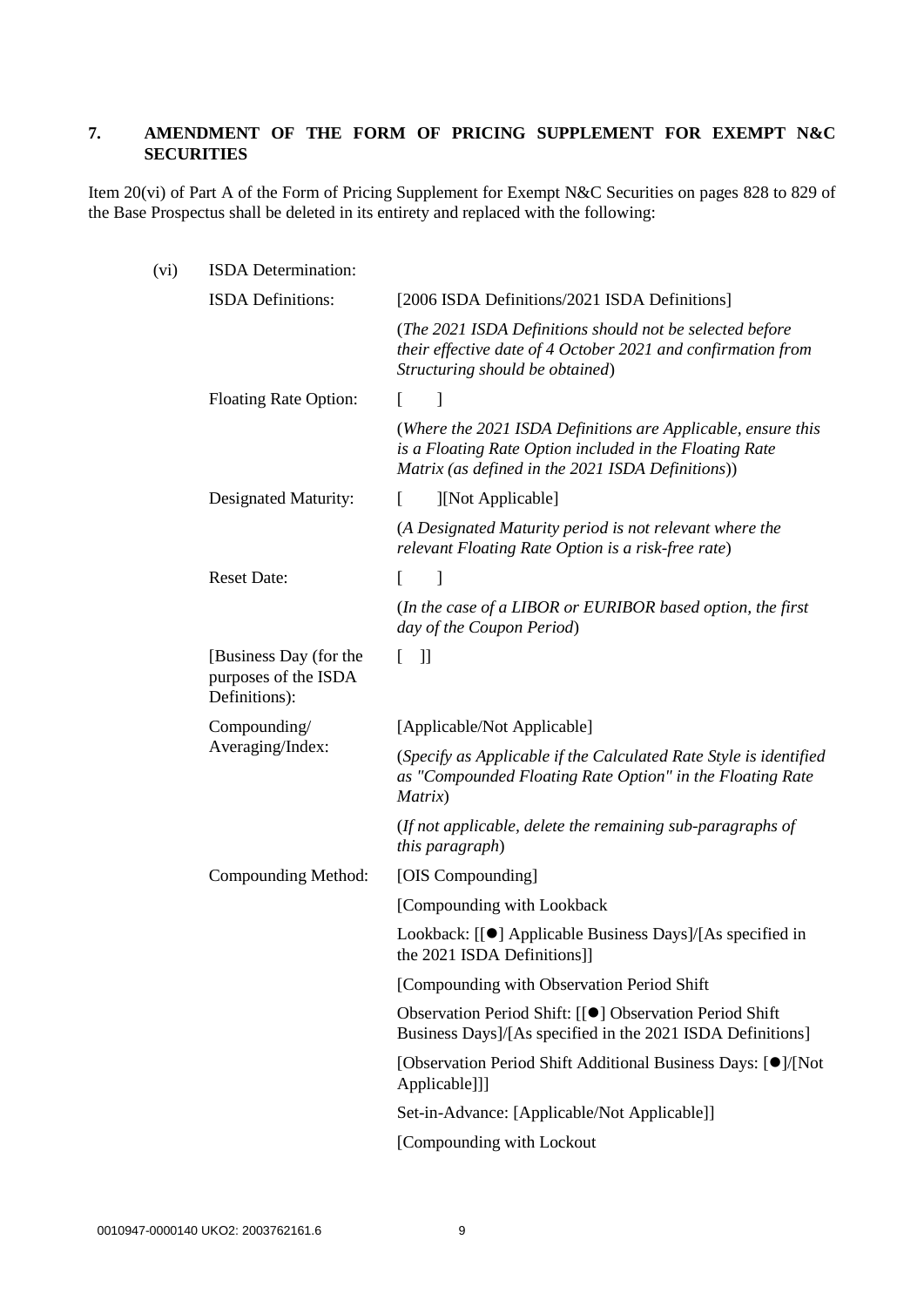|                                                    | Lockout: [[●] Lockout Period Business Days]/[As specified in                                                                                             |
|----------------------------------------------------|----------------------------------------------------------------------------------------------------------------------------------------------------------|
|                                                    | the 2021 ISDA Definitions]                                                                                                                               |
|                                                    | [Lockout Period Business Days: [●]/[Applicable Business]<br>Days]]]                                                                                      |
| Averaging Method:                                  | [Applicable/Not Applicable]                                                                                                                              |
|                                                    | [Overnight Averaging/Averaging with Lookback/Averaging<br>with Observation Period Shift/Averaging with Lockout]                                          |
|                                                    | [Lookback:] [[ ] Applicable Business Days]                                                                                                               |
|                                                    | [Observation Period Shift:] [[ ] Observation Period Shift<br><b>Business Days</b> ]                                                                      |
|                                                    | [Observation Period Shift Additional Business Days:] [Set-in-<br>Advance: [Applicable] [Not Applicable]                                                  |
|                                                    | [Lockout: [ ] Lockout Period Business Days]                                                                                                              |
|                                                    | [Lockout Period Business Days:] [[ ] [Applicable Business<br>Days]]                                                                                      |
| Daily Capped Rate<br>and/or Daily Floored<br>Rate: | [Applicable/Not Applicable]                                                                                                                              |
|                                                    | (If not applicable, delete the Daily Capped Rate and Daily<br>Floored Rate prompts immediately below)                                                    |
|                                                    | [Daily Capped Rate:]<br>$\mathbb{I}$<br>[%]                                                                                                              |
|                                                    | [Daily Floored Rate:]]<br>$\lceil \cdot \rceil$ %]                                                                                                       |
| Index provisions:                                  | [Applicable/Not Applicable]                                                                                                                              |
|                                                    | (If not applicable, delete the Index Method prompt<br><i>immediately below)</i>                                                                          |
| Index Method:                                      | [Standard Index Method/Compounded Index Method/<br>Compounded Index Method with Observation Period Shift]<br>[As specified in the 2021 ISDA Definitions] |
|                                                    | [Set-in-Advance:] [Applicable] [Not Applicable]                                                                                                          |
|                                                    | [Observation Period Shift:] [[ ]Observation Period Shift<br><b>Business Days</b> ]                                                                       |
|                                                    | [Observation Period Shift Additional Business Days:]][[<br>]/Not Applicable]                                                                             |

## **8. AMENDMENT OF THE FORM OF PRICING SUPPLEMENT FOR PREFERENCE SHARE LINKED EXEMPT N&C SECURITIES**

Item 19(vi) of Part A of the Form of Pricing Supplement for Preference Share Linked Exempt N&C Securities on pages 877 to 878 of the Base Prospectus shall be deleted in its entirety and replaced with the following:

(vi) ISDA Determination: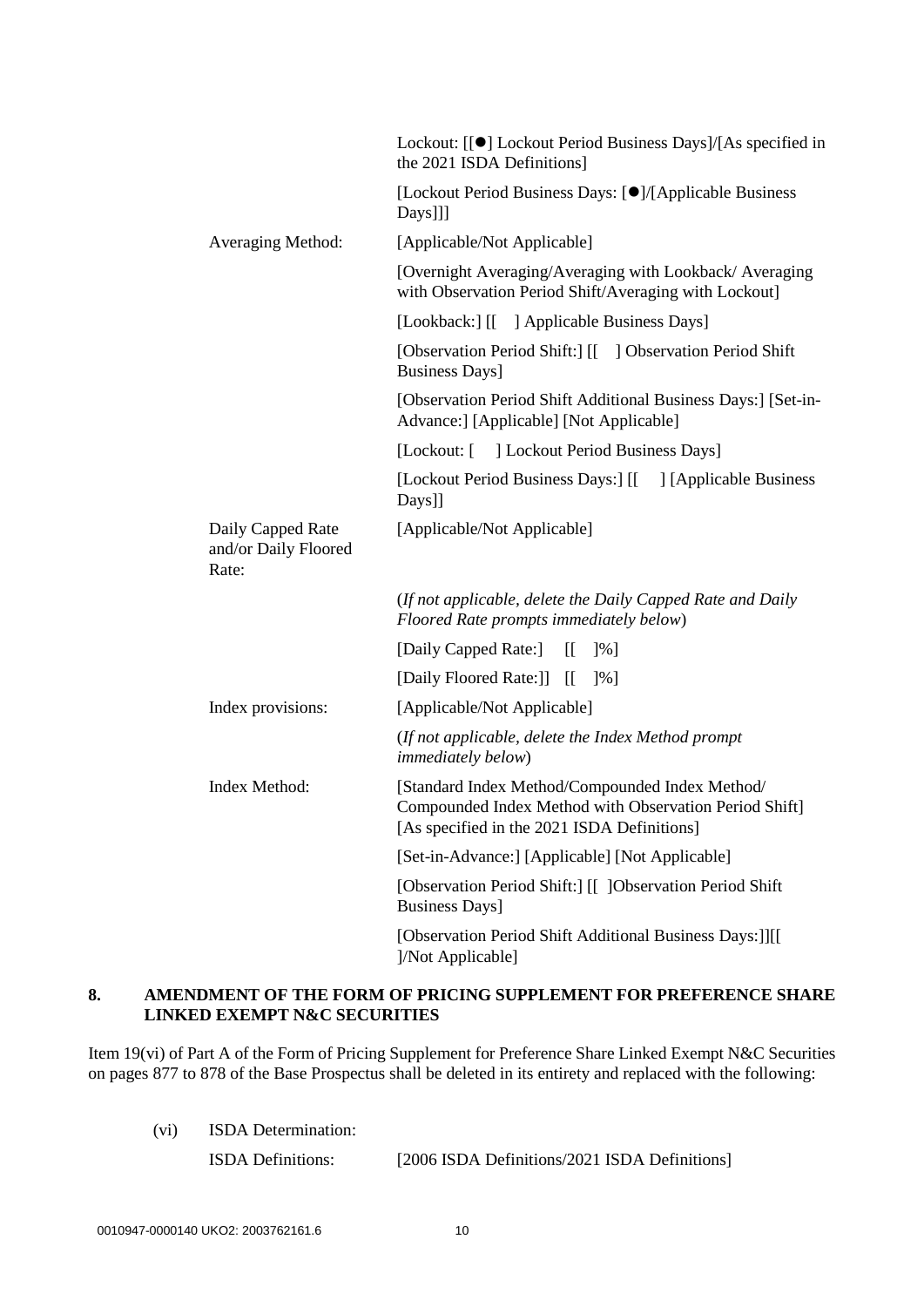|                                                                 | (The 2021 ISDA Definitions should not be selected before<br>their effective date of 4 October 2021 and confirmation from<br>Structuring should be obtained)                  |
|-----------------------------------------------------------------|------------------------------------------------------------------------------------------------------------------------------------------------------------------------------|
| <b>Floating Rate Option:</b>                                    | 1<br>$\mathsf{L}$                                                                                                                                                            |
|                                                                 | (Where the 2021 ISDA Definitions are Applicable, ensure this<br>is a Floating Rate Option included in the Floating Rate<br>Matrix (as defined in the 2021 ISDA Definitions)) |
| Designated Maturity:                                            | [Not Applicable]<br>$\mathbf{L}$                                                                                                                                             |
|                                                                 | (A Designated Maturity period is not relevant where the<br>relevant Floating Rate Option is a risk-free rate)                                                                |
| <b>Reset Date:</b>                                              | $\begin{array}{c} \end{array}$<br>L                                                                                                                                          |
|                                                                 | (In the case of a LIBOR or EURIBOR based option, the first<br>day of the Coupon Period)                                                                                      |
| [Business Day (for the<br>purposes of the ISDA<br>Definitions): | $\mathbf{J}$<br>L                                                                                                                                                            |
| Compounding/                                                    | [Applicable/Not Applicable]                                                                                                                                                  |
| Averaging/Index:                                                | (Specify as Applicable if the Calculated Rate Style is identified<br>as "Compounded Floating Rate Option" in the Floating Rate<br>Matrix)                                    |
|                                                                 | (If not applicable, delete the remaining sub-paragraphs of<br>this paragraph)                                                                                                |
| Compounding Method:                                             | [OIS Compounding]                                                                                                                                                            |
|                                                                 | [Compounding with Lookback                                                                                                                                                   |
|                                                                 | Lookback: [[●] Applicable Business Days]/[As specified in<br>the 2021 ISDA Definitions]]                                                                                     |
|                                                                 | [Compounding with Observation Period Shift                                                                                                                                   |
|                                                                 | Observation Period Shift: [[●] Observation Period Shift<br>Business Days]/[As specified in the 2021 ISDA Definitions]                                                        |
|                                                                 | [Observation Period Shift Additional Business Days: [O]/[Not]<br>Applicable]]]                                                                                               |
|                                                                 | Set-in-Advance: [Applicable/Not Applicable]]                                                                                                                                 |
|                                                                 | [Compounding with Lockout]                                                                                                                                                   |
|                                                                 | Lockout: [[●] Lockout Period Business Days]/[As specified in<br>the 2021 ISDA Definitions]                                                                                   |
|                                                                 | [Lockout Period Business Days: [●]/[Applicable Business]<br>Days]]]                                                                                                          |
| Averaging Method:                                               | [Applicable/Not Applicable]                                                                                                                                                  |
|                                                                 | [Overnight Averaging/Averaging with Lookback/Averaging<br>with Observation Period Shift/Averaging with Lockout]                                                              |
|                                                                 | [Lookback:] [[ ] Applicable Business Days]                                                                                                                                   |